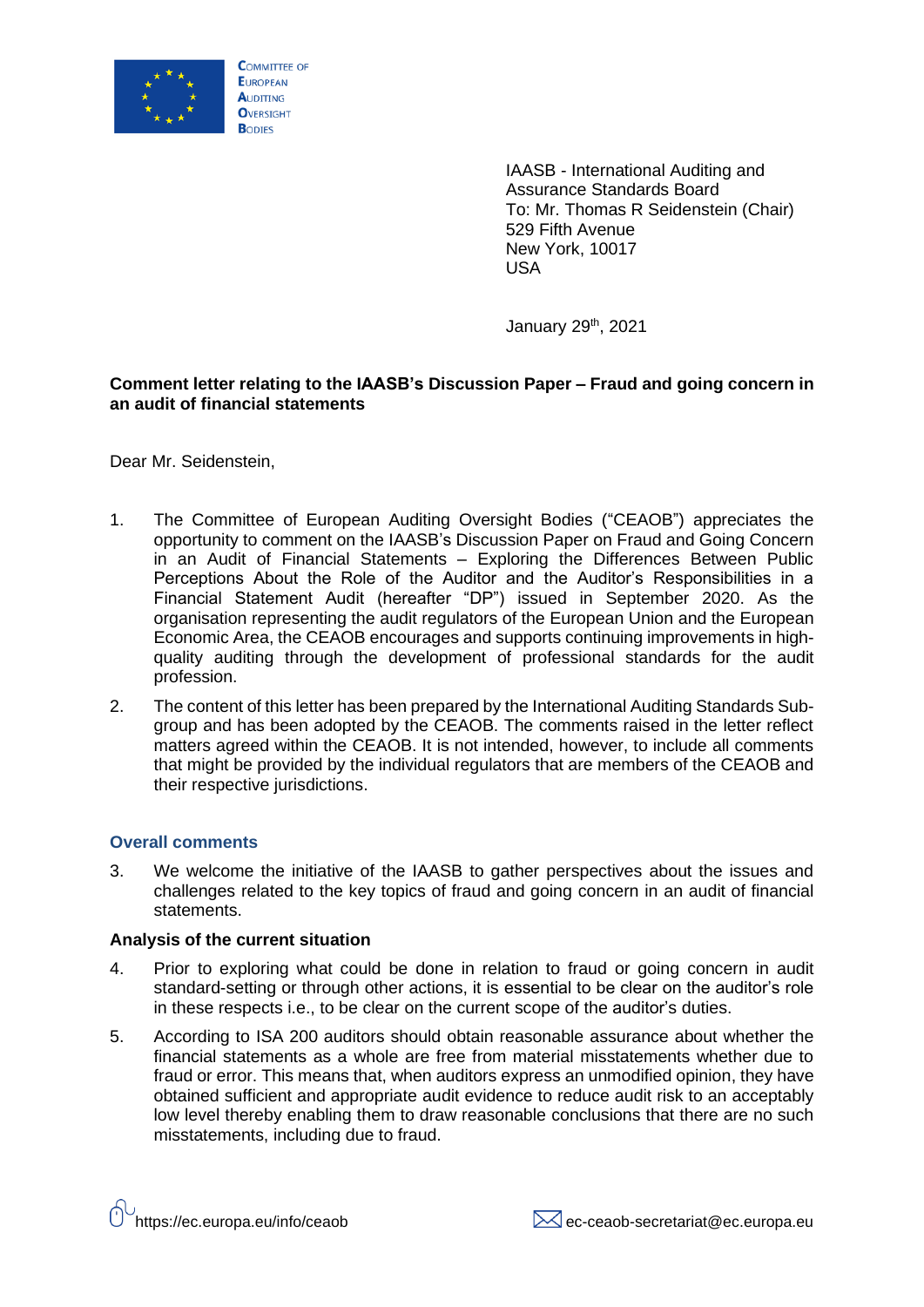

- 6. As part of an audit of financial statements in accordance with ISAs, auditors also conclude on the appropriateness of management's use of the going concern basis of accounting and, based on the audit evidence obtained, whether a material uncertainty exists related to events or conditions that may cast significant doubt on the entity's ability to continue as a going concern. This means that, when auditors express an unmodified opinion, they have drawn reasonable conclusions, based on the audit evidence obtained, on whether management's use of the going concern assumption in the preparation of the financial statements is appropriate.
- 7. We believe it important to remember that these existing provisions drive the current role of the auditor conducting an audit in accordance with ISAs.

### **Further analysis**

- 8. We would like to emphasize the fact that difficulty in detecting material misstatements in the financial statements resulting from fraud (rather than error) does not reduce the auditor's responsibility. Similarly, difficulty in assessing the management's use of the going concern assumption and whether a material uncertainty exists related to future events or conditions that may cause an entity to cease to continue as a going concern does not reduce the auditor's responsibility.
- 9. In certain cases involving fraud, even where the fraud was very significant or where the auditor's report did not highlight concerns regarding the situation of an entity which collapsed shortly after its issuance, the "expectation gap" has been put forward by auditors to explain that no material misstatements or uncertainties were identified during the audit. However, in instances where auditors have not complied with the requirements of the ISAs, including ISA 240 (on fraud) and ISA 570 (on going concern), putting forward the "expectation gap" alone is not an appropriate explanation to justify the failure.
- 10. The DP provides some examples of corporate failures and scandals. However, there is limited information presented on their detailed circumstances. Performing a root cause analysis on such recent corporate failures or scandals would be highly beneficial to understand the roles of the different parties and, in any cases involving audit failure, the reasons for that failure. This analysis should be carried out as a prerequisite before discussing which aspects of the audit engagement to change in the auditing standards.
- 11. In the light of these recent corporate failures and scandals, the CEAOB encourages the IAASB to further explore the role of the auditor in relation to fraud and going concern in an audit of financial statements to ensure that the public interest is appropriately served and best promoted.

#### **Specific areas to be considered by the IAASB**

12. The CEAOB is of the view that the IAASB should strengthen the requirements regarding the exercise of professional scepticism in relation to fraud and going concern throughout the audit of financial statements. Indeed, professional scepticism is essential to audit quality and should be applied by auditors with sufficient rigor in all circumstances. The CEAOB would also like to point out that professional scepticism is a requirement set by EU law (Directive 2006/43/EC, Article 21.2), particularly when the auditor reviews management estimates relating to future cash flow relevant to the entity's ability to continue as a going concern.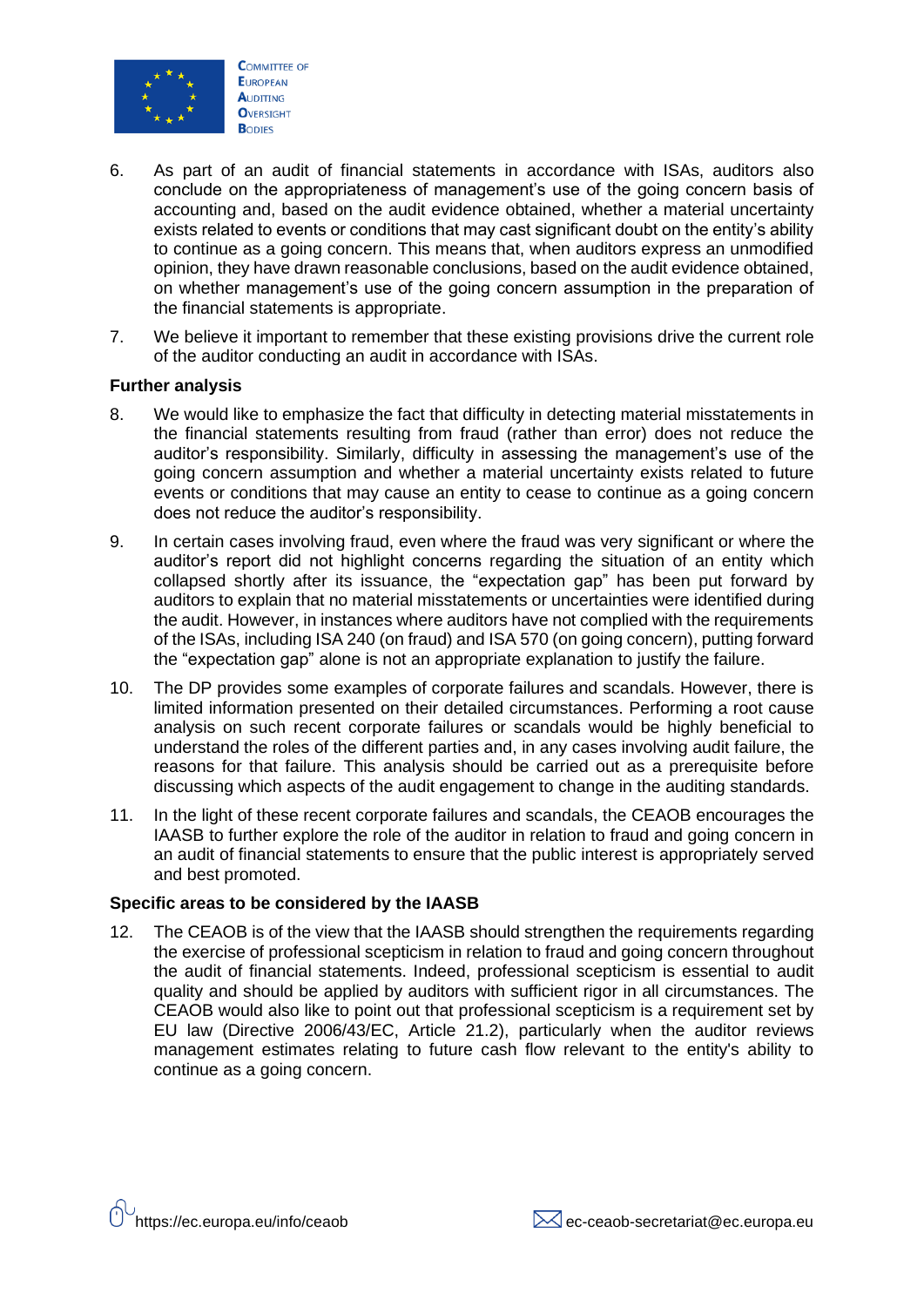

- 13. The IAASB should also consider other clarifications and/or enhancements of ISA 240 and ISA 570 to improve those standards. Some examples of areas that should be examined by the IAASB are highlighted hereafter in the sections dedicated to fraud and going concern. Please note that our proposals below are not intended, at this stage, to be a complete list of all potential enhancements that we consider should be made to those standards.
- 14. More generally, the question of the linkage and interactions between ISAs dealing with the main principles applicable to audit and ISAs dealing with specific elements of the audit (for example in relation to fraud or going concern) is often raised when standards are under revision. We suggest that the IAASB reflects further on the best way to facilitate the integrated application of all the ISAs.

### **Coordination with IESBA**

15. As with other standard-setting projects, we would like to highlight the importance of appropriate coordination between the IAASB and the IESBA. Changes to the ISAs, if any, should be mirrored to ensure consistency with the provisions of the IESBA Code and coordinated with IESBA.

# **Specific items for consideration by others**

- 16. We encourage the IAASB to liaise with relevant other parties which are likely to take action on the following matters to ensure a convergence of efforts to address fraud and going concern issues.
- 17. Actions that should be further explored by other parties include for example:
	- Delivering educational actions for instance explaining the role of auditors regarding fraud and going concern more clearly and precisely to stakeholders;
	- Further developing the two-way communication culture in the audit profession with audit committees and those charged with governance (hereafter "TCWG"), in order to facilitate efficiency of the dialogue on fraud risks and going concern;
	- Considering whether corporate rules need to be enhanced or clarified regarding the roles and responsibilities within the entity (management, audit committees, TCWG) with respect to preventing and detecting potential fraud and going concern issues as well as the monitoring of compliance with corporate governance requirements. This includes consideration of the entity's internal control requirements as discussed below in paragraph 26.

# **Specific comments on fraud**

#### **Professional scepticism**

- 18. Introducing a new concept of "suspicious mindset" in parallel with that of professional scepticism in ISA 240 might be a source of confusion and be negatively perceived by the management and the employees of the audited entity. We do not believe that introducing this concept in the standard will add value.
- 19. However, as mentioned in our general comments, the CEAOB is of the view that the IAASB should strengthen the requirements regarding the exercise of professional scepticism in relation to fraud throughout the audit of financial statements. Specific requirements should moreover be added in the conditions mentioned in paragraph 28.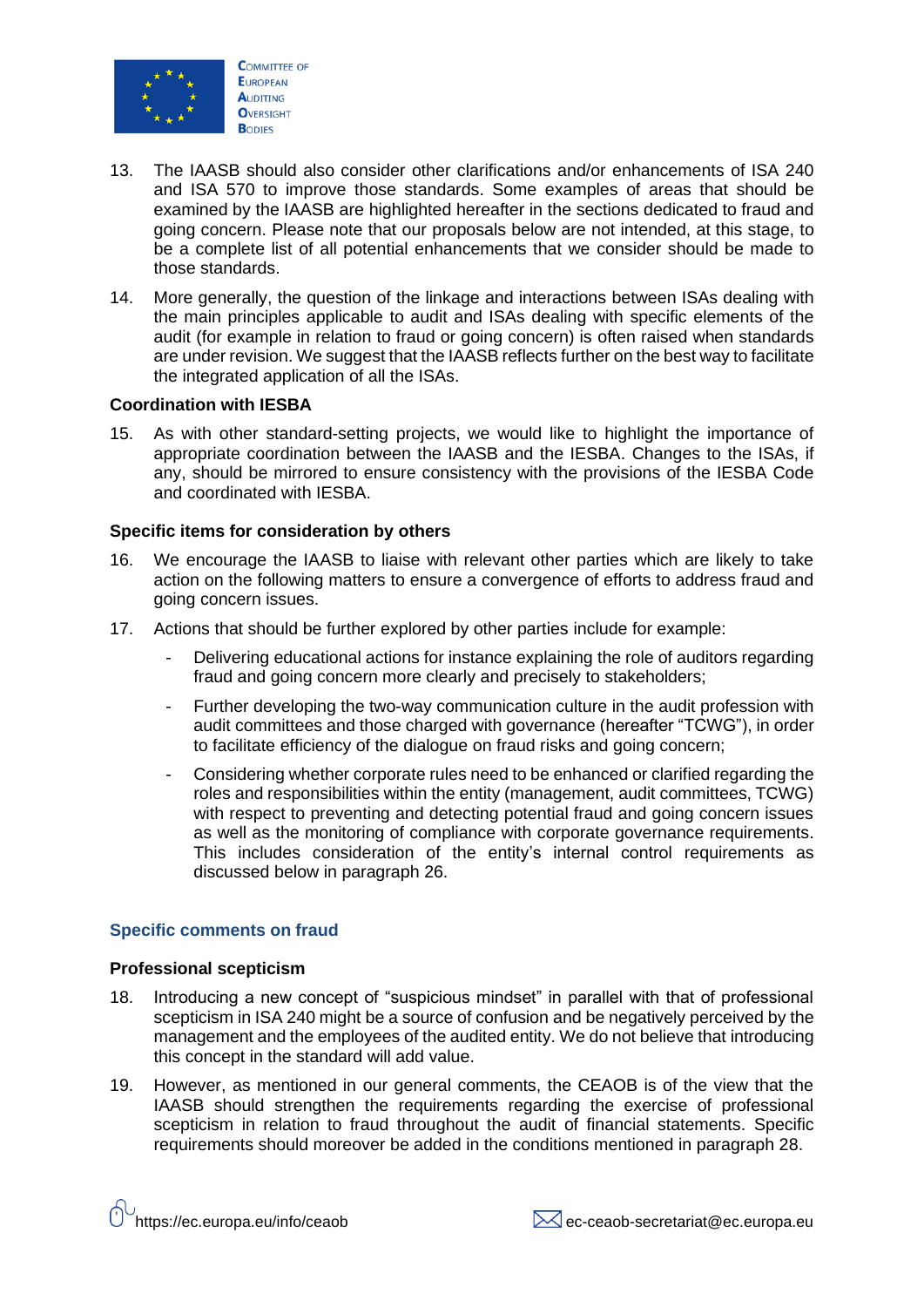

- 20. For example, the IAASB should include requirements in ISA 240 that are similar to those recently added in ISA 315 (revised) i.e.:
	- A requirement to design and perform audit procedures in a manner that is not biased towards obtaining audit evidence that may be corroborative or towards excluding audit evidence that may be contradictory;
	- A requirement to "stand-back" by taking into account all audit evidence obtained in forming conclusions at the end of the audit.
- 21. In the same vein, use of stronger language in ISA 240 (such as "challenge", "question" and "reconsider") would be a good way to foster an appropriate mindset and action by the auditor.
- 22. The IAASB should also emphasize the importance for the auditor to investigate responses to inquiries of management and TCWG that are implausible or inconsistent (for example with the business rationale behind transactions).
- 23. ISA 240 paragraph 14 stipulates that, unless the auditor has a reason to believe the contrary, the auditor may accept records and documents as genuine and that if conditions are identified the auditor shall investigate further. The IAASB should require auditors to be more sceptical when evaluating audit evidence (including external confirmations) of crucial importance for obtaining reasonable assurance on specific issues.
- 24. The standards (e.g., ISA 580) should provide that, in any case, written representations by management do not relieve the auditor from the requirement to obtain sufficient and appropriate audit evidence, to avoid overreliance, by the auditor, on management representations.

# **Risk assessment procedures and related activities**

25. The IAASB should draw clearer links between the auditor's responsibilities in respect of fraud and the auditor's understanding of the entity's system of internal control that the auditor is required to develop in accordance with ISA 315. A robust understanding of the management's process for identifying and responding to the risk of fraud in the entity enhances the auditor's assessment of the risks of material misstatement due to fraud. It also helps the auditor to better assess the risk of management override of controls. The importance of the assessment of internal control by the auditor should be reemphasized by the IAASB.

# **Level of involvement of the auditor regarding the entity's internal control related to fraud**

26. The IAASB should examine the level of involvement of the auditor on the entity's internal control related to fraud. The extent (scope and depth) of those audit procedures should be consistent with the responsibilities of the entity's management with regard to internal control measures to prevent and detect fraud. All changes to legislations related to the management's responsibilities in this area should also be considered by the IAASB when examining the level of involvement of the auditor required (See also our comments in paragraph 17 regarding corporate rules).

# **Auditor's responses in case of signals that indicate the possibility of a material misstatement due to fraud**

27. The CEAOB is of the view that the auditor should adopt a more robust approach when there are signals that indicate the possibility of a material misstatement due to fraud. Such signals could include for example lack of appropriate "tone at the top" at the audited entity's management level in certain circumstances, relevant information received through whistle-blowing systems or public information.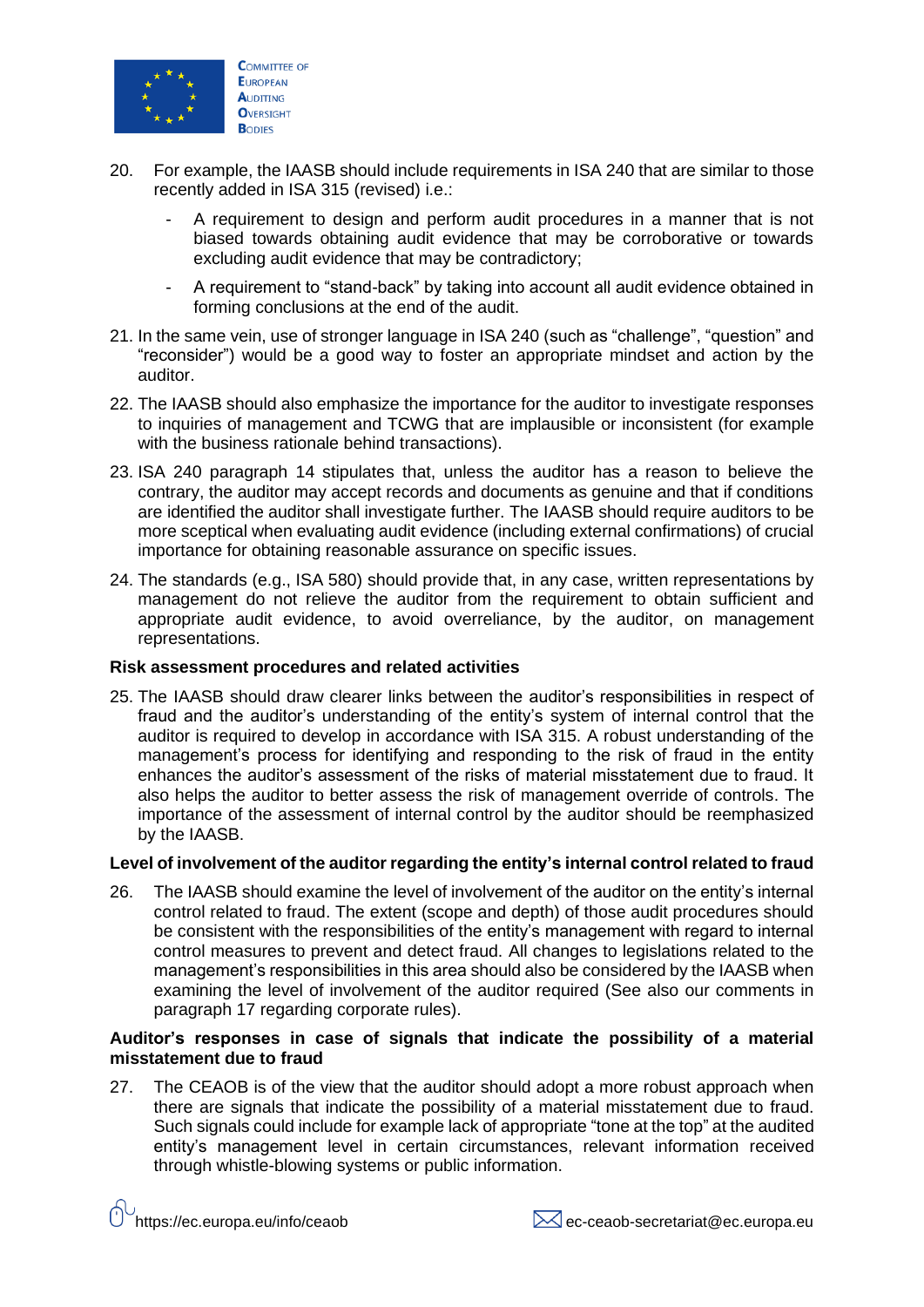

28. The IAASB should determine what further audit procedures the auditor should perform in such circumstances.

### **Identified fraud that does not result in a material misstatement of the financial statements**

29. We believe that the procedures required by extant ISA 240 regarding non-material fraud (including communication to management and TCWG and the follow up of remediation and the action plan) should be maintained. In particular, ISA 240 requires auditors to consider, in their audit procedures, all frauds and suspected fraud, whether material or not, as they may be indicative of a failure in internal control or governance. As such, identification of fraud (or suspicion thereof) will feed into the auditor's assessment of risks and adaptation of the level of audit work accordingly.

### **Use of forensic specialists or other relevant specialists**

- 30. The general provisions of ISAs apply to the use of forensic specialists or other relevant specialists (for example in cybersecurity and data analytics) in an audit of financial statements. The IAASB should explore whether the auditor should be required to consider the need for forensic specialists or other relevant specialists in certain circumstances. For example, this use might be needed during the risk assessment, notably when considering the possibilities and likelihood of fraud occurring, when there are signals of fraud, or when a fraud involving management has been identified or is suspected.
- 31. The use of a forensic specialist does not affect the extent of the auditor's responsibility on the audit. The auditor remains responsible for forming and expressing the audit opinion. In addition, it is important for the auditors to be clear on the expertise that they expect from that specialist and the link with the audit engagement. Forensic specialists are generally engaged after a trigger event has occurred to analyse specific issues and their engagement does not exempt the auditor from performing the procedures required to achieve the audit objectives. Discussing the need for forensic specialist's involvement with TCWG may prove beneficial.

# **Auditor's report**

32. To increase transparency on audit procedures related to fraud, the IAASB should require the auditor to explain the extent to which the audit was considered capable of detecting fraud in the auditor's report, while avoiding "boiler plate" statements. At a minimum this should be required for PIE audits as required by European Union legislation.

#### **Communications with TCWG and other parties**

- 33. Communicating more information to TCWG, including audit committees, and to other authorities allows the entity to take remediation measures in relation to fraud on a timely basis.
- 34. For example, for PIEs in the European Union, when an auditor suspects or has reasonable grounds to suspect that irregularities including frauds with regard to the financial statements of the audited entity, may occur or may have occurred, the auditor is required to inform the audited entity and invite it to investigate the matter and take appropriate measures to deal with such irregularities in the future. Where the audited entity does not investigate the matter, the auditor is required to inform the authorities responsible for investigating such irregularities (for example regulatory and/or enforcement authorities). Those provisions should be fully integrated in the ISAs.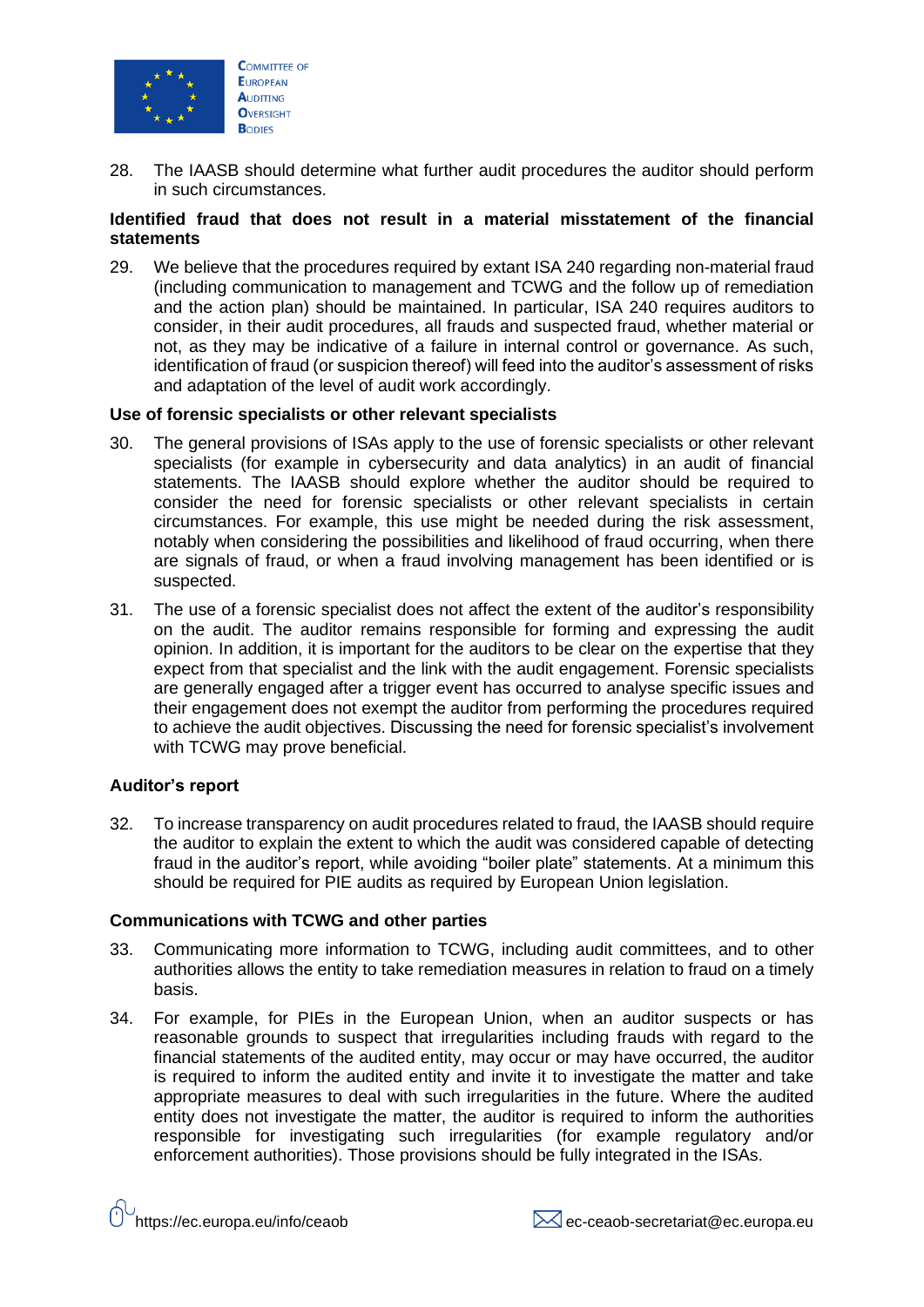

35. In the same vein, in such circumstances, the IAASB should also consider requiring the auditor to assess whether the measures taken by management are appropriate and evaluate the impact on its relationship with the audited entity.

# **Specific comments on going concern**

### **Expanding the role of the auditor**

36. Expanding the role of the auditor in relation to going concern should be further explored by the IAASB. This would first require actions from accounting standard setters and regulators in order for auditors to be able to perform procedures on new requirements for management and/or TCWG in this area. However, the auditor should not be required to assess information that management would not be supposed to take into consideration when assessing the entity's ability to continue as a going concern for preparing the financial statements.

# **Professional scepticism**

- 37. As mentioned in our general comments, the CEAOB is of the view that the IAASB should strengthen the requirements regarding the exercise of professional scepticism in relation to going concern throughout the audit of financial statements. Specific requirements should moreover be added in the conditions mentioned in paragraph 40.
- 38. For example, the IAASB should include requirements in ISA 570 that are similar to those recently added in ISA 315 (revised) i.e.:
	- A requirement to design and perform audit procedures in a manner that is not biased towards obtaining audit evidence that may be corroborative or towards excluding audit evidence that may be contradictory;
	- A requirement to "stand-back" by taking into account all audit evidence obtained in forming conclusions.
- 39. In the same vein, use of stronger language in ISA 570 (such as "challenge", "question" and "reconsider") is a good way to foster an appropriate mindset and action by the auditor.

### **Auditor's responses where there are conditions that may cast significant doubt on the entity's ability to continue as a going concern**

- 40. In addition, where there are conditions that may cast significant doubt on the entity's ability to continue as a going concern (for example financial difficulties), the IAASB should determine what further audit procedures the auditor should perform, including in relation to the related disclosures in the financial statements.
- 41. In those cases, auditors should also request management to provide written confirmation of the appropriateness of its assessment, based on sufficient and appropriate supporting evidence.

#### **Auditor's report**

42. Information provided in the auditor's report regarding going concern should be reinforced by including a statement that the scope of an audit does not include assurance on the future viability of the audited entity. This will help stakeholders, including investors, to better understand what the role of the auditor is in relation to going concern.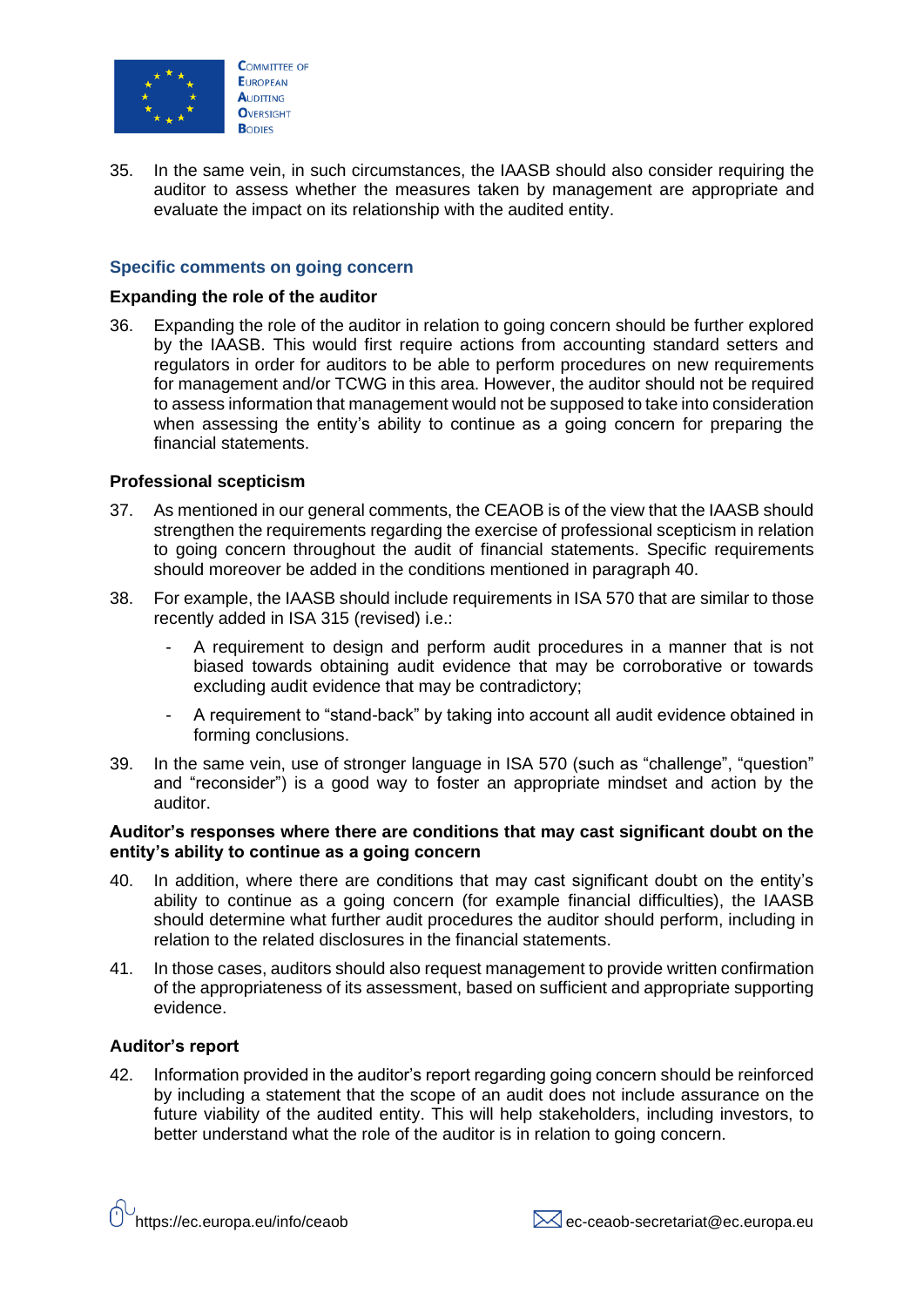

### **Communication with TCWG and other parties**

43. If management is reluctant to make or extend its assessment to at least 12 months when requested to do so by the auditor, the IAASB should further explore requiring the auditor to discuss the matter with management, and if appropriate, with TCWG. If management, or TCWG, do not provide sufficient information about the entity's ability to continue as a going concern, the auditor should be required to consider the implications for the audit engagement and the audit opinion.

#### **Public interest role of the auditor**

44. There is an increased public expectation regarding the public interest role of the auditor. In this regard, the role that the auditor already has in the national legislation of several EU states should also be considered by the IAASB. Where issues related to going concern are identified by the auditor and management and TCWG do not take appropriate measures, the auditor should be required to report to an appropriate external authority (which has, for example, the ability to take steps in such circumstances). This reporting would contribute to the auditor's role to protect the public interest as it may prevent negative consequences for the entity of a temporary uncertainty or issue which could impair the entity's functioning.

#### **Other areas for consideration**

- 45. Furthermore, we identified during our inspections some provisions of the standards that create difficulties and where improvements could be made. As such, we encourage the IAASB to examine:
	- whether the definitions of key terms in ISA 240 such as "fraud" and "fraud risk factors" are sufficiently robust and still fit for purpose. This includes examining their potential convergence with the definitions commonly used by anti-fraud experts and/or organisations and the interlinkage with the notions of bribery, corruption, money laundering etc;
	- whether the scope of journal entries testing in response to risk related to management override of controls in ISA 240 should be enhanced with at least requirement to test journal entries and other adjustments throughout the period;
	- how to further emphasize in ISA 240 the importance to make inquiries of the internal audit function and to review reports and documentation of internal audits related to fraud;
	- whether certain criteria indicating when and how to rebut the presumption that there is a risk of material misstatement due to fraud in revenue recognition should be included in ISA 240;
	- whether the audit documentation requirements should be enhanced in ISA 240 particularly on inquiries of management, TCWG or others in the entity, their consequences on the audit approach and on the assessment by the auditor of the appropriateness of the entity's processes for identifying and responding to the risk of fraud;
	- whether to add guidance in ISA 570 on how to demonstrate whether or not a material uncertainty exists.